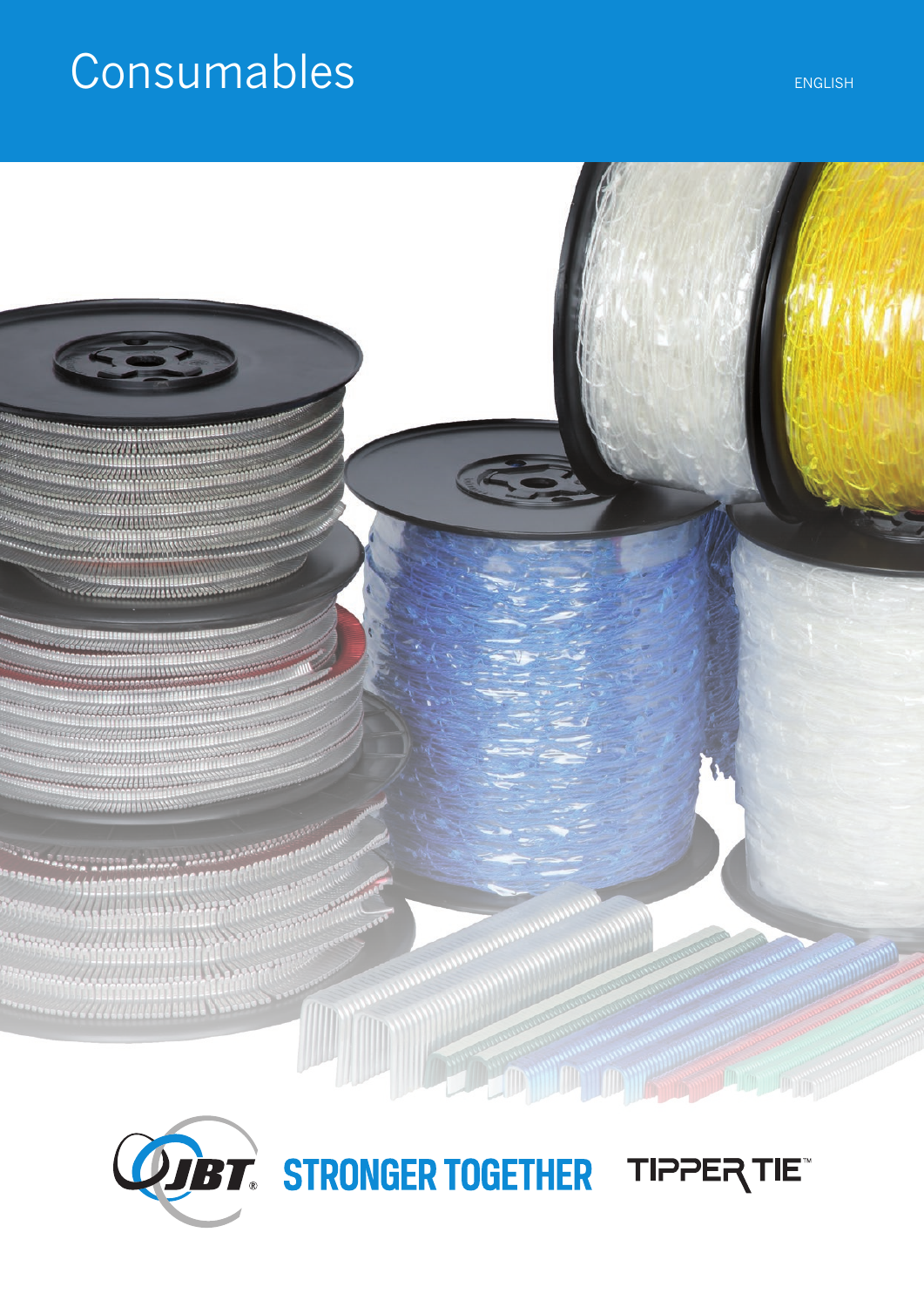# Clips, Loops, Labels and Knives

#### Your Premier Packaging & Processing Partner

From its origins making clip closures for meat casings to an array of innovative packaging closure systems today, TIPPER TIE has a history of working closely with its customers, identify and service their needs for processing and packaging meat, poultry, and other diverse food and non-food products.

#### TIPPER TIE and the Consumables Industry

TIPPER TIE understands the unique needs of the manufacturing industry. The company invests time and money in innovative machines designed to help customers work smarter and more efficiently. TIPPER TIE also researches the best, most efficient consumables to fit the unique needs of any given industry.

#### TIPPER TIE Promise

TIPPER TIE develops machines and consumables designed to work together, saving money and increasing the longevity of the machine. Imagine a family of TIPPER TIE machines and clips together creating a single, simple promise – the best total cost of ownership for the processing and packaging of valuable goods.





## One Stop Shop for all Consumable Needs



#### **Clips**

High-quality clips are essential to a successful clip closure. The metal composition, clip dimensions and finish are all vital factors in the integrity of the product seal. The clip itself performs the final gathering of the product's packaging.

In addition to gathering packaging material, the clip must keep the package securely closed under a variety of extreme conditions. For meat products, it must endure high heat from the cooking and smoking processes. For vacuumpacked products, the clip keeps the package airtight through its entire shelf life. For netted products, the clip carries heavy loads as it supports large hams through the smokehouse and bulky frozen turkeys through the freezer case until the products reach the consumer's kitchen.

TIPPER TIE clips are manufactured from a special aluminum alloy and are held to exacting specifications that exceed those from the general wire industry.

TIPPER TIE wire is formed to a variety of specific shapes to create the best clip for each customer's application. Shapes include the modified trapezoidal clip, elliptical clip and round wire clips. The dimensions of all TIPPER TIE clips, particularly the crown and leg lengths, are kept within very tight tolerances ensuring a perfect closure every time. Furthermore, clip leg ends are radiused and lubricated to ensure that both clip legs form simultaneously as the clip gathers the packaging materials and creates a tight, clean closure.

The result is a clip that closes smoothly and securely every time. It's not only the clipper that makes a successful clipping operation; it's a combination of a TIPPER TIE clipper and TIPPER TIE clips.

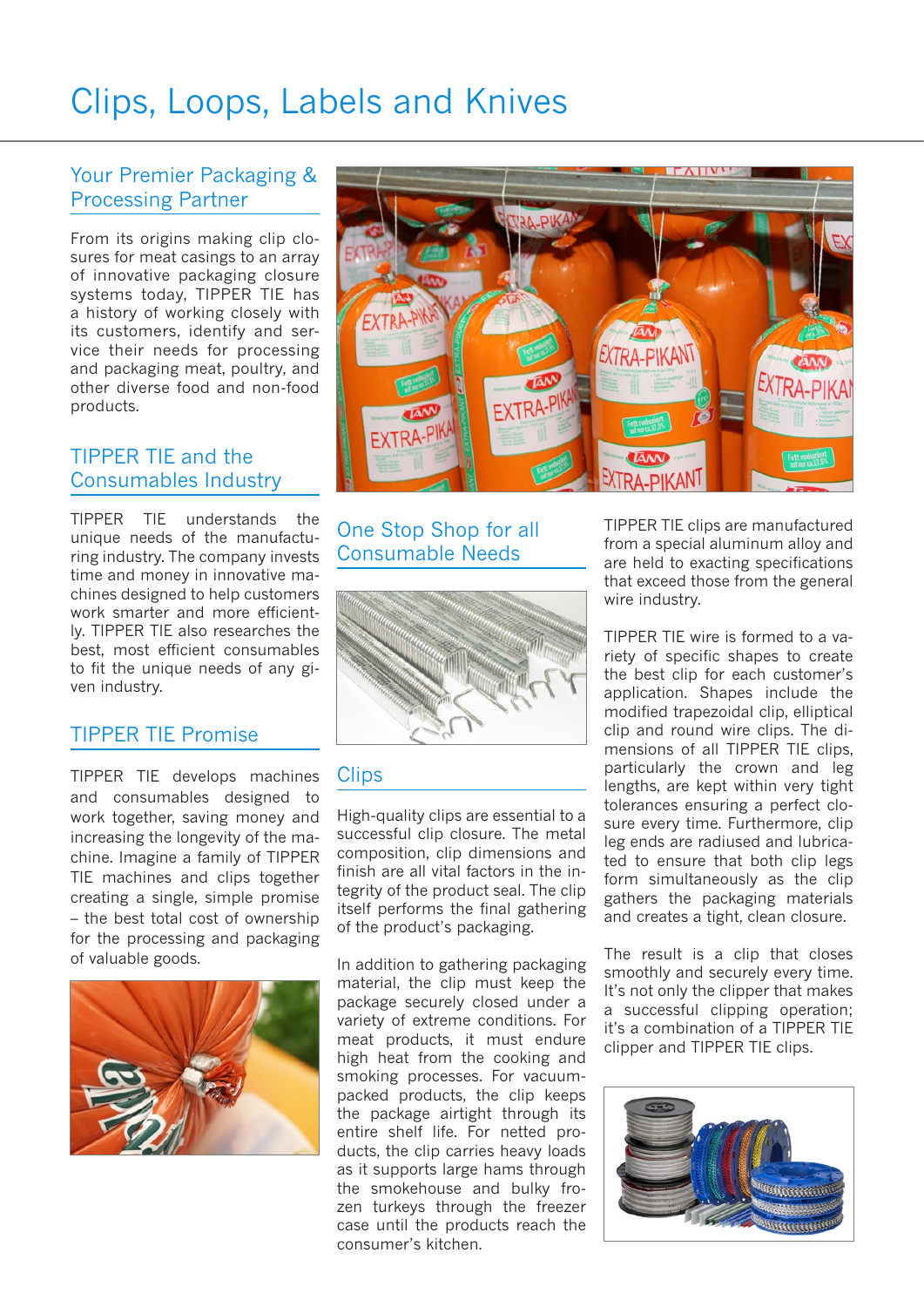

TIPPER TIE offers complete clip packaging systems – machines, clips, loops, labels and knives for many hours of safe, uninterrupted operation. Our clips are designed to the exacting specifications including dimensions, shape and alloy to ensure reliable operation. Your products can be individually coded. Colored clips or loops, embossed clips or clipped labels are excellent means for product identification. The loops detach cleanly during the clipping process and are available in different colors. Labels are the perfect way to ensure identification and traceability of the products. It ensures comprehensive control of the entire process chain.



#### Loops

Heavy-duty TIPPER TIE sausage loops are available for manual and machine-made processing. They are made of especially strong fibers with an extremely durable knot to accommodate the heaviest weight products. TIPPER TIE machines and loops work together to ensure reliability and consistency. The loops are automatically fed into the clipping machines and detached completely, for a uniquely clean appearance. The loops are available in various strengths for weights from 4 kg (9 lbs) to 12 kg

(26 lbs) to accommodate various product sizes and weights.



#### Labels

TIPPER TIE offers a range of labeling systems for a variety of applications. Designed to ensure control of the complete process chain from the producer to the end-consumer, the labels are printed and clipped during production. They can be clipped on the first or second clip. By including details such as date, weight, batch and lot number, producer's code etc., the labels become individual information carriers. Preprinting with a custom logo allows the label to be used for advertising purposes, as well as a company's unique identification. The label and the printing are waterproof and therefore safe in boiling water.

pearance, is made of natural fiber, and is available in natural and dyed colors.



## Cutting sets for the TTCut emulsifier

The cutting sets can be easily and safely removed from the cutting chamber. The hard metal plates of the cutting ring are exchangeable, so that only the plates have to be removed if necessary. This is an important advantage for low operating costs and high hygiene standards. The TTCut emulsifiers are available in cutting set sizes 125/150/180 mm.



TIPPER TIE supplies heavy-duty string for hanging ring-shaped products in two versions. The TIP-PER TIE special string is made of tear-proof white synthetic yarn ideally suited for binding two sausage ends prior to smoking.Special strings are available in 2 or 3 mm thickness, in accordance with the requirements. The TIPPER TIE string gives sausages a rustic ap-